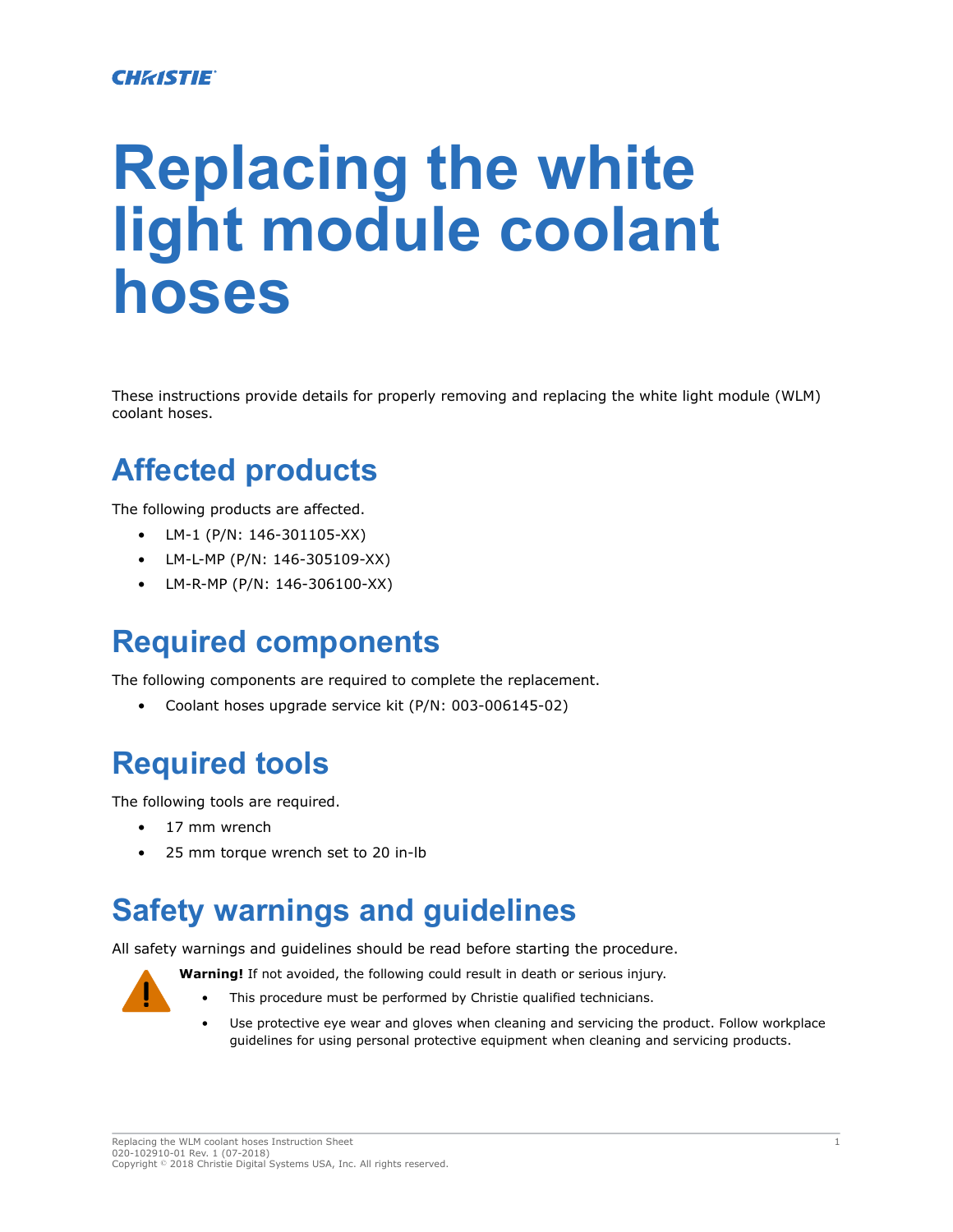### **Replacing the white light module coolant hoses**

Complete the following procedures to replace the coolant hoses.

1. To remove the white light module (WLM) lid, remove 11 screws.



2. Remove the chiller cap.



- 3. Place a small funnel in the chiller opening.
- 4. Place cloth wipes underneath and around the hose connection points to catch any excess coolant drips.
- 5. Disconnect the hoses at the chiller end.



6. Loosen the four locknuts to release the Light Optical System (LOS).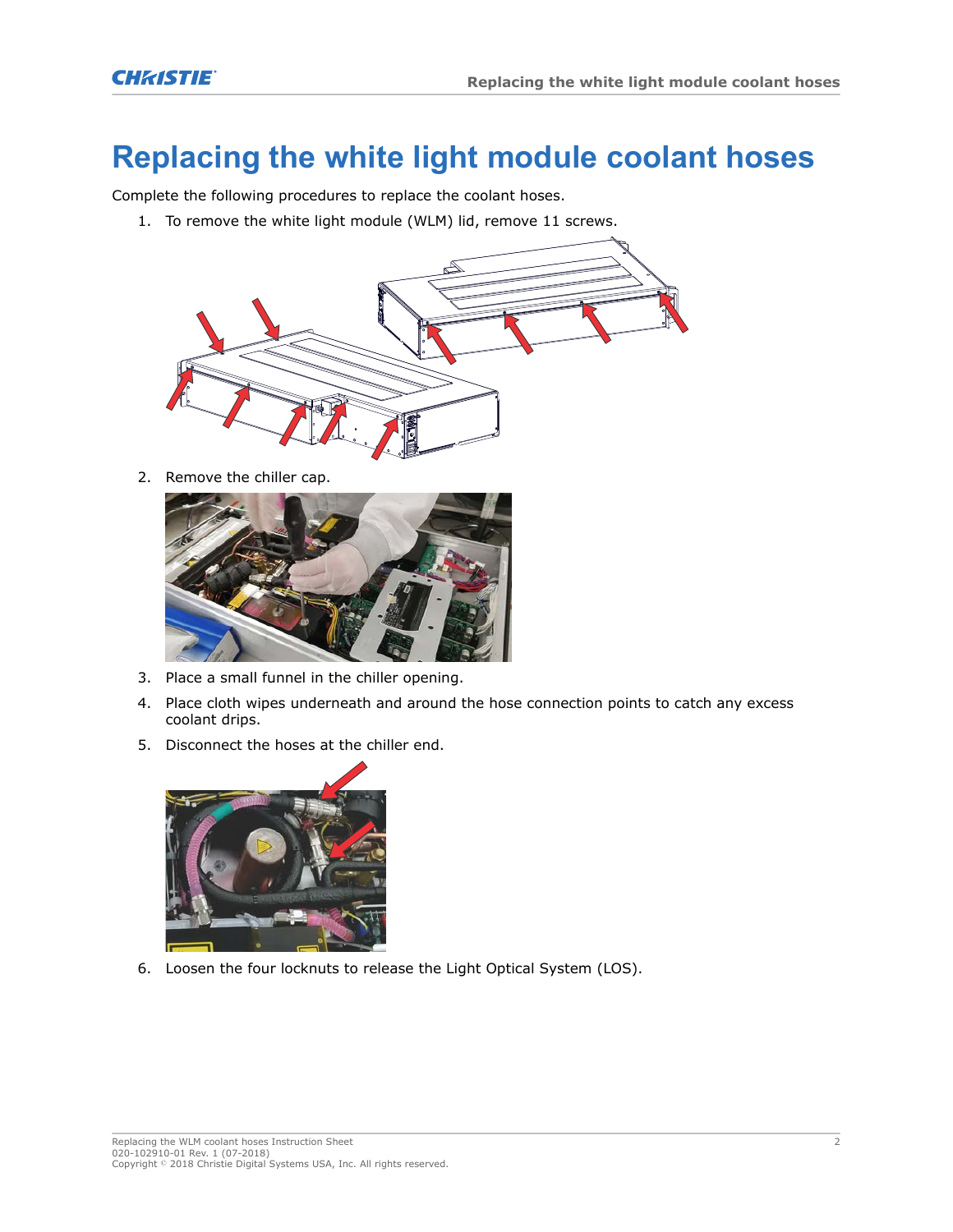



7. Uninstall the two hoses connected to the LOS.



- 8. Drain the coolant from both hoses into the chiller reservoir.
- 9. Reinstall the chiller cap.
- 10. Prior to installing the new hoses, remove the 90° elbow fittings.
- 11. Check to ensure the rubber O-ring is installed on the new hoses.



12. Install the new hoses on the LOS. Torque to 20 in-lb.